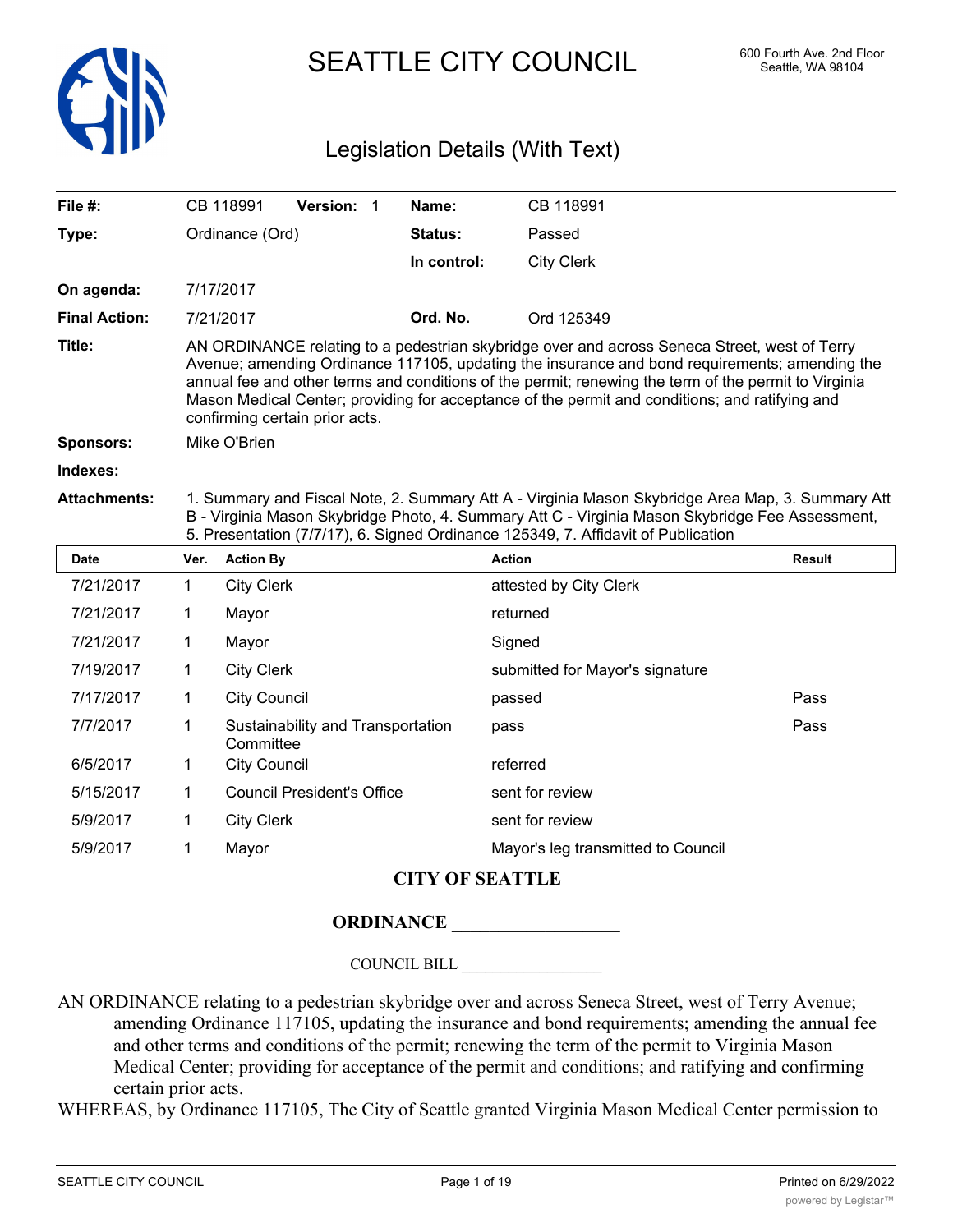operate and maintain an existing pedestrian skybridge over and across Seneca Street, west of Terry Avenue, for a ten-year term, renewable for two successive ten-year terms; and

WHEREAS, the permission authorized by Ordinance 117105 was due for renewal on May 4, 2015; and

- WHEREAS, Virginia Mason Medical Center submitted an application to the Director of Transportation to renew the permission granted by Ordinance 117105 for a second ten-year term; and
- WHEREAS, Virginia Mason Medical Center satisfied all the terms of the original authorizing ordinance and the Director of Transportation recommends that the term permit be renewed for ten years subject to the term identified in this ordinance; NOW, THEREFORE,

#### **BE IT ORDAINED BY THE CITY OF SEATTLE AS FOLLOWS:**

Section 1. The permission granted to Virginia Mason Medical Center by Ordinance 117105, to maintain and operate a pedestrian skybridge over and across Seneca Street, west of Terry Avenue, is renewed for a tenyear term starting on May 5, 2015, and ending at 11:59 p.m. on May 4, 2025, upon the terms and conditions set forth in Ordinance 117105, as further amended by this ordinance.

Section 2. Ordinance 117105 is amended as follows:

Section 1. **Permission.** Subject to the terms and conditions of this ordinance, The City of Seattle ("City") grants permission ((is hereby granted)) (also referred to in this ordinance as a permit) to Virginia Mason Medical Center, and its successors and assigns as approved by the Director of the Seattle Department of Transportation ("Director") according to Section 12 of this ordinance (the party named above and each such approved successor and assign is referred to as "Permittee"), to maintain  $((\frac{1}{2}$ )) and operate a pedestrian skybridge over and across Seneca Street, west of Terry Avenue, adjacent in whole or in part to the property legally described as:

#### Lots 1-8, Block 110, parcel # 197800280 (KC Assessor description: "DENNYS A. A. BROADWAY ADD ENTIRE BLOCK")

((connecting the Main Hospital with the North Pavilion)) for the purpose of providing a pedestrian connection between the main hospital buildings and the Lindeman Pavilion. ((Said pedestrian skybridge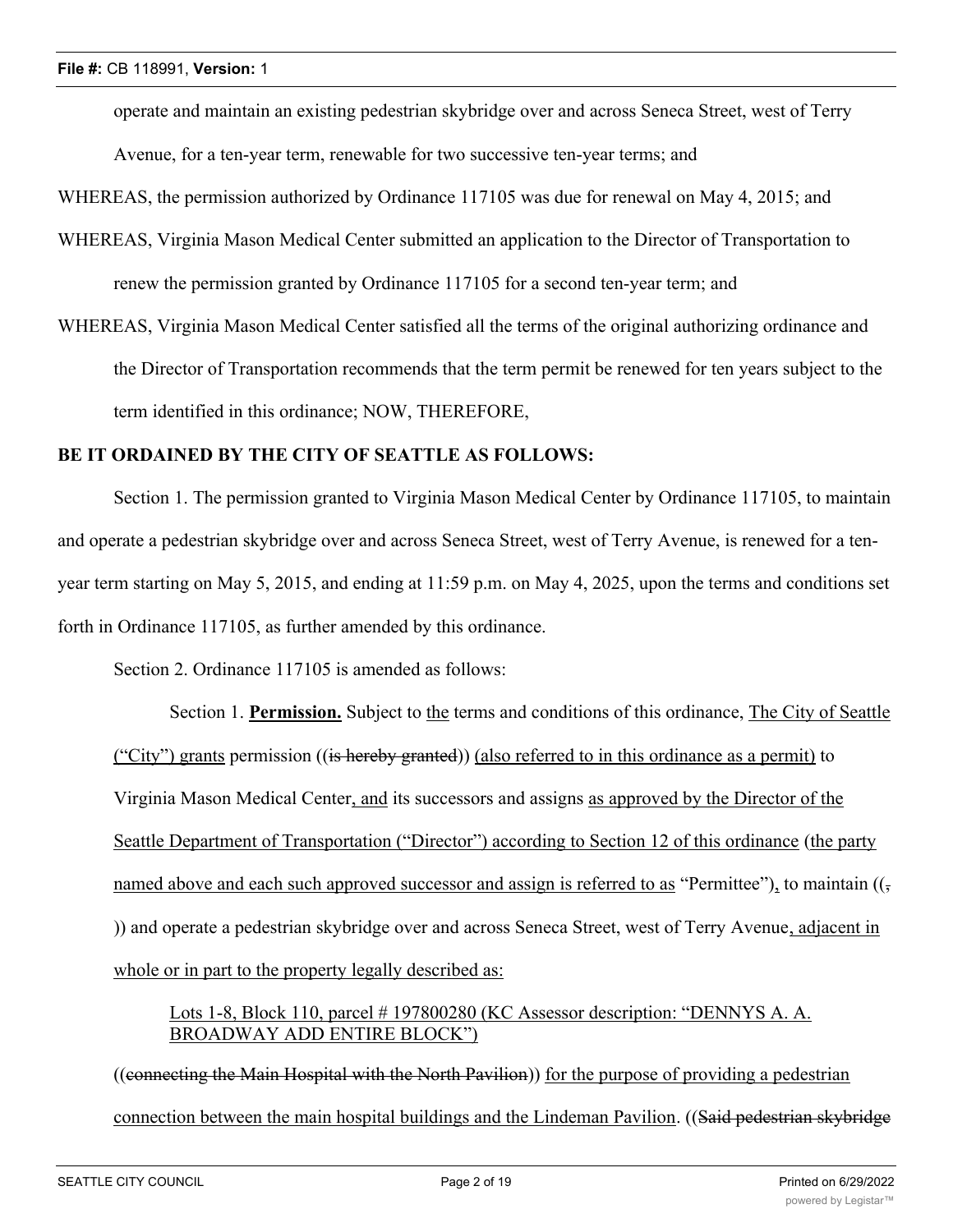is ten (10) feet wide, approximately eighteen (18) feet above the maximum grade of the street, and located approximately fifty (50) feet west of the centerline of Terry Avenue.))

Section 2. **Term.** The permission ((herein)) granted to ((the)) Permittee (( $\frac{1}{1}$  it's successors and assigns shall be)) is for a renewal term of ten  $((+10))$  years  $((+100))$  starting on May 4,  $((+995))$ )) 2015, and ((terminating)) ending at 11:59 p.m. on ((the last day of the tenth year;)) May 4, 2025. (( provided, however, that upon)) Upon written application  $((ef))$  made by the Permittee at least  $((thirty$ (30))) 180 days before the final expiration of the term, the ((City Council)) Director of Transportation ("Director") may  $((, by resolution,))$  renew the permit for  $((two (2)))$  one successive  $((ten (10)))$  ten-year ((terms,)) term beyond the term authorized in this amended ordinance, ((provided further that the total term of the permission as originally granted and thus extending shall not exceed thirty (30))) not to exceed 30 years total from the term authorized in Ordinance 117105, subject to the right of the City (( $b\ddot{\mathbf{v}}$ each such resolution, to revise the fee provided for in Section 13 hereof, and by ordinance to then revise any of the terms and conditions contained herein)) to require the removal of the pedestrian skybridge or to revise by ordinance any of the terms and conditions of the permission granted by this ordinance.

Section 3. **Removal for public use or for cause.** The ((permit)) permission granted ((hereby)) is subject to  $((\text{primary and secondary}))$  use of the street right-of-way or other public place (collectively, "public place") by the City and the public for travel, ((and utilities)) utility purposes, and other public uses or benefits. ((and)) The City ((of Seattle ("City"))) expressly reserves the right to deny renewal, or terminate the permission at any time prior to expiration of the initial term or any renewal term, and require the Permittee to remove the pedestrian skybridge, or any part thereof or installation on the public place, at the Permittee's sole cost and expense, in the event that:

(a) The City Council determines  $((\cdot))$  by ordinance  $((\cdot))$  that the space occupied by the pedestrian skybridge is necessary for any ((primary or secondary)) public use or benefit or that the pedestrian skybridge interferes with any ((primary or secondary)) public use or benefit; or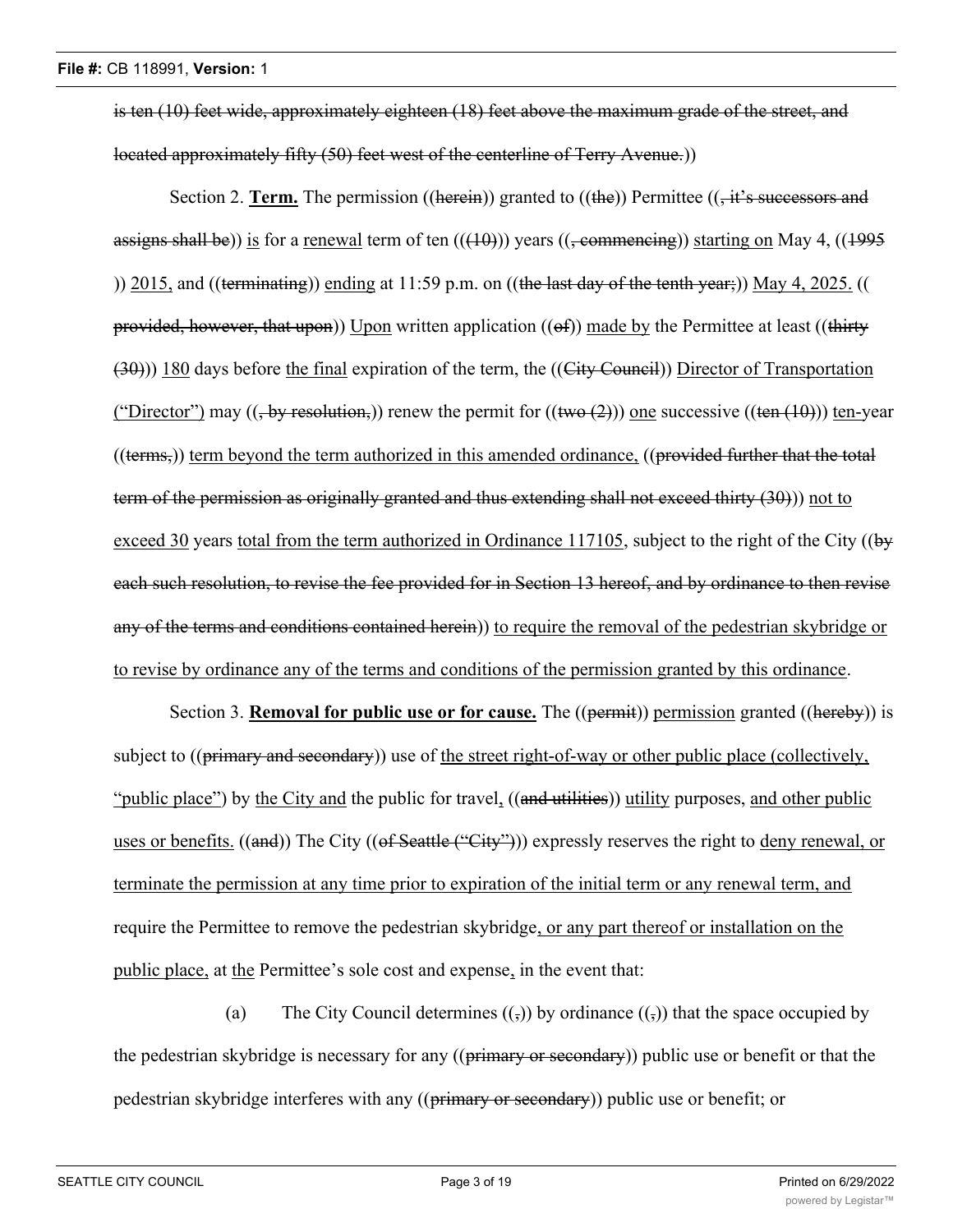(b) The Director  $((\text{of Engineering or official of the City ("Director")))$  determines that use of the pedestrian skybridge has been abandoned; or

(c) The Director determines that any term or condition of this ordinance has been violated, and the violation has not been corrected by the Permittee by the compliance date after a written request by the City to correct the violation (unless a notice to correct is not required due to an immediate threat to the health or safety of the public).

A City Council determination that the space is ((necessary for a primary or secondary)) needed for, or the pedestrian skybridge interferes with, a public use or benefit ((shall be)) is conclusive and final without any right of the Permittee to resort to the courts to adjudicate the matter.

Section 4A. **Permittee's obligation to remove and restore.** ((In the event that the permit)) If the permission granted is not renewed  $($ ,)) at the expiration of a term, or if the permission ((hereby granted extends to its termination in thirty (30) years)) expires without an application for a new permission being granted, or if the City ((orders removal of the pedestrian skybridge pursuant to the terms or this ordinance)) terminates the permission, then within  $((\text{ninety (90)}))$  90 days after  $((\text{such})$  the expiration  $((\cdot))$  or termination ((or order of removal)) of the permission, or prior to ((the)) any earlier date stated in an (("Order to Remove", as the case may be)) ordinance or order requiring removal of the pedestrian skybridge, the Permittee shall, at its own expense, remove the pedestrian skybridge and all of the Permittee's equipment and property from the public place and ((shall place)) replace and restore all portions of the ((street)) public place that may have been disturbed for any part of the ((structure,)) pedestrian skybridge in as good condition for public use as ((they were)) existed prior to construction of the pedestrian skybridge, and in at least as good condition in all respects as the abutting portions (( thereof)) of the public place as required by Seattle Department of Transportation (SDOT) right-of-way restoration standards. ((Whereupon, the Director shall issue a certificate discharging the Permittee from responsibility under this ordinance for occurrences after the date of such discharge.)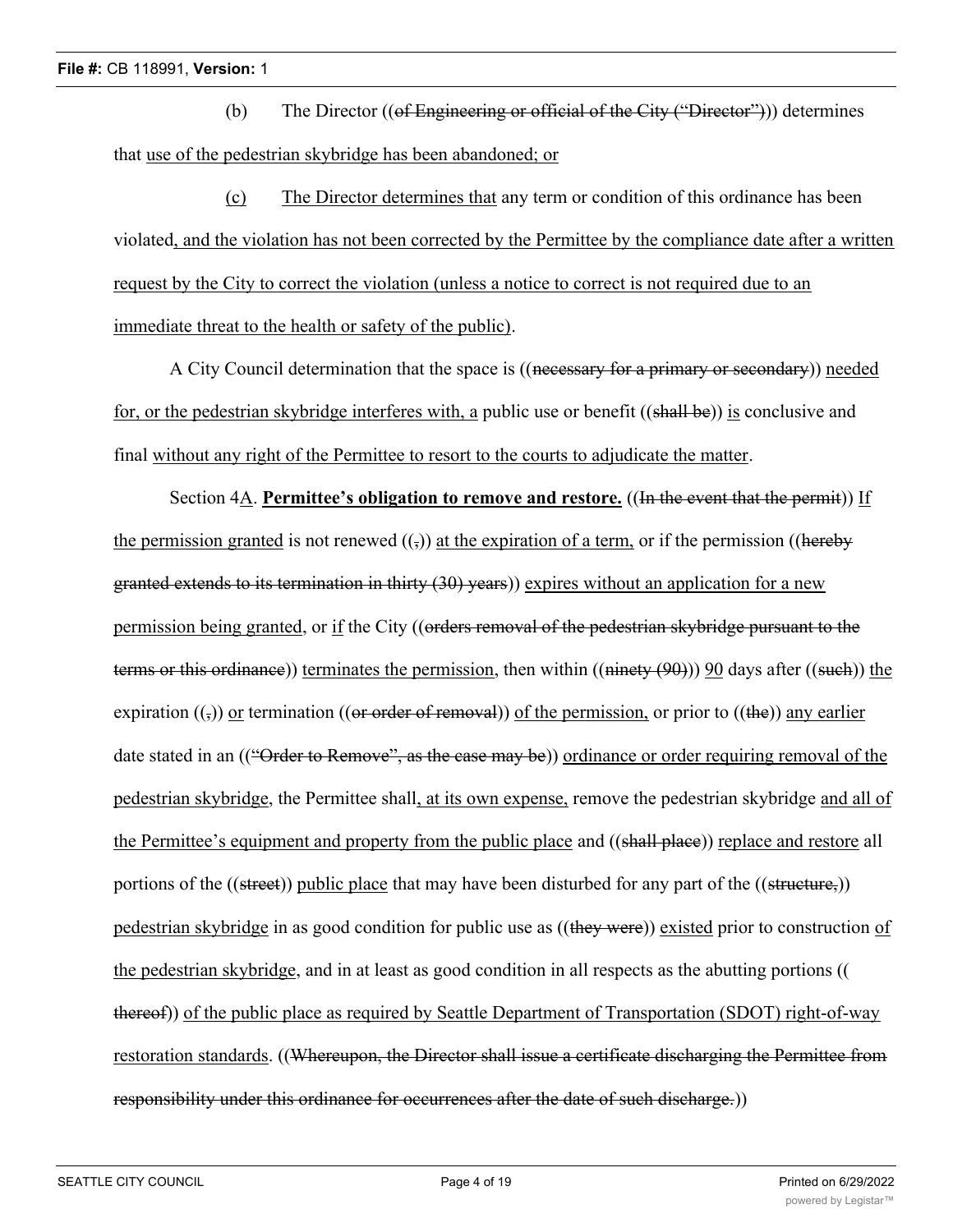Failure to remove the pedestrian skybridge as required by this section is a violation of Chapter 15.90 of the Seattle Municipal Code (SMC) or successor provision; however, applicability of Chapter 15.90 does not eliminate any remedies available to the City under this ordinance or any other authority. If the Permittee does not timely fulfill its obligations under this section, the City may in its sole discretion remove the pedestrian skybridge and restore the public place at the Permittee's expense, and collect such expense in any manner provided by law.

Upon the Permittee's completion of removal and restoration in accordance with this section, or upon the City's completion of the removal and restoration and the Permittee's payment to the City for the City's removal and restoration costs, the Director shall then issue a certification that the Permittee has fulfilled its removal and restoration obligations under this ordinance. Upon prior notice to the Permittee and entry of written findings that it is in the public interest, the Director may, in the Director's sole discretion, conditionally or absolutely excuse the Permittee from compliance with all or any of the Permittee's obligations under this section.

Section 4B. **Protection of utilities.** The permission granted is subject to the Permittee bearing the expense of any protection, support, or relocation of existing utilities deemed necessary by the owners of the utilities, and the Permittee being responsible for any damage to the utilities due to the construction, repair, reconstruction, maintenance, operation, or removal of the pedestrian skybridge and for any consequential damages that may result from any damage to utilities or interruption in service caused by any of the foregoing.

Section 5. **Repair or reconstruction.** The pedestrian skybridge shall remain the exclusive responsibility of the Permittee and the Permittee shall maintain the pedestrian skybridge in good and safe condition for the protection of the public. The Permittee shall not ((eommence reconstruction, relocation, readjustment)) reconstruct or repair any portion of the pedestrian skybridge except ((under the supervision of, and)) in strict accordance with plans and specifications approved by  $((\tau))$  the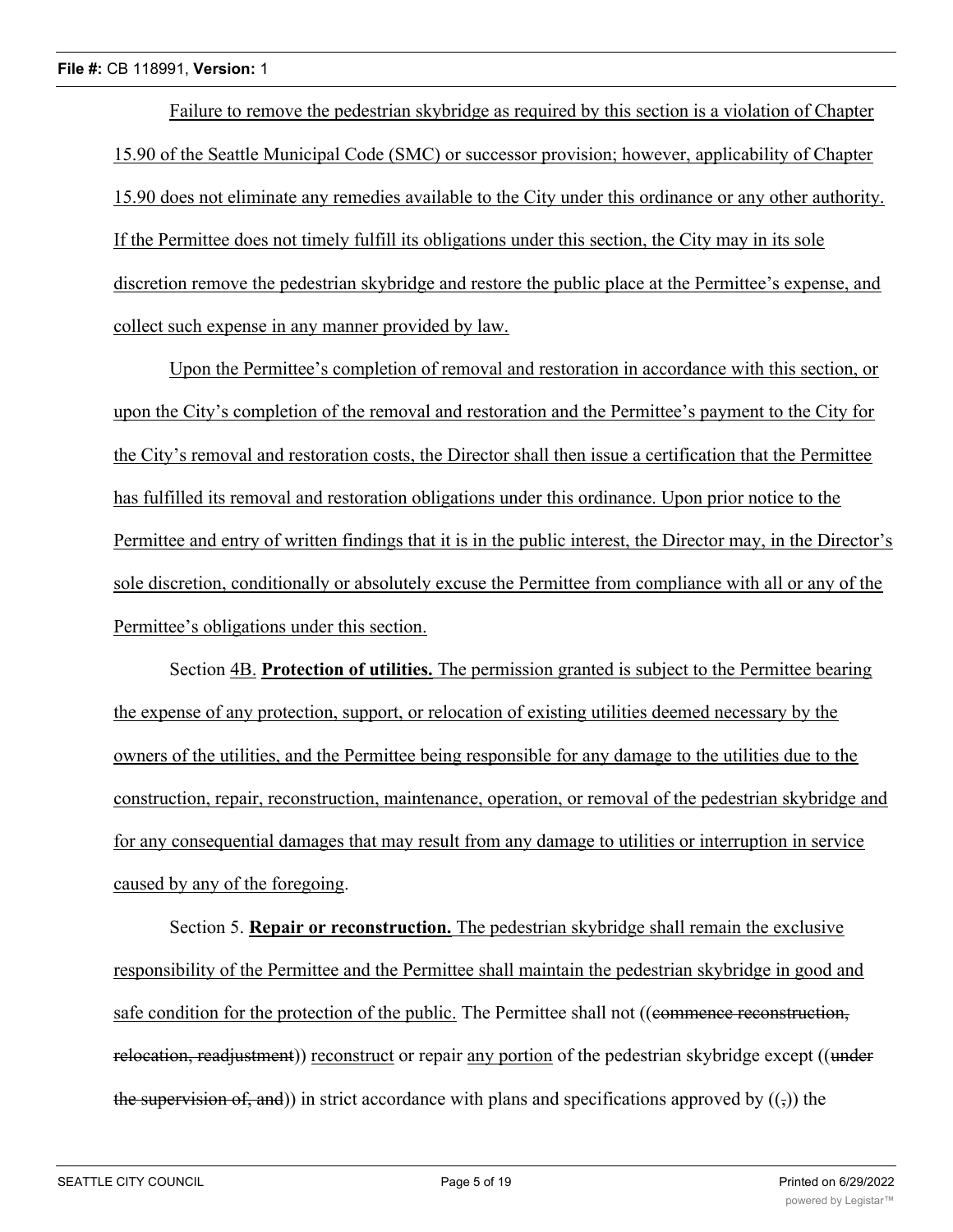Director. The Director ((in his/her)) may, in the Director's judgment, order ((such reconstruction, relocation, readjustment, or repair of)) any portion of the pedestrian skybridge reconstructed or repaired at the Permittee's  $((\omega w_n))$  cost and expense because of: the deterioration or unsafe condition of any portion of the pedestrian skybridge; ((<del>, grade separations, or</del>)) the installation, construction, reconstruction, maintenance, operation, or repair of any  $((\text{and all}))$  municipally owned public utilities;  $((\frac{1}{2}, \frac{1}{2})$ )) or for any other cause.

Section 6. **Failure to correct unsafe condition.** After written notice to the Permittee and failure of the Permittee to correct an unsafe condition within the time stated in the notice, the Director may order the pedestrian skybridge be closed or removed at the Permittee's expense if the Director deems that  $((ii))$  the pedestrian skybridge has become unsafe or creates a risk of injury to the public. ( $(\text{In} \cdot \text{a})$ situation in which)) If there is an immediate threat to the health or safety of the public, a notice to correct is not required.

Section 7. **Continuing obligations.** Notwithstanding termination or expiration of the permission granted, or closure or removal of the pedestrian skybridge, the Permittee shall remain bound by all of its obligations under this ordinance until  $((\frac{1}{2})$  the pedestrian skybridge and all its equipment and property are removed from the street; (b) the area is cleaned and restored in a manner and to a condition satisfactory to the Director; and  $(c)$ )) the Director ((certifies)) has issued a certification that the Permittee has ((discharged its obligation herein)) fulfilled its removal and restoration obligations under Section 4 of this ordinance. ((Provided, that upon prior notice to the Permittee and entry of written findings that such is in the public interest, the Director may, in his/her sole discretion, excuse the Permittee, conditionally or absolutely, from compliance with all or any of the Permittee's obligation to remove the pedestrian skybridge and its property and restore the disturbed areas.)) Notwithstanding the issuance of that certification, the Permittee shall continue to be bound by the obligations in Section 8 of this ordinance and shall remain liable for any unpaid fees assessed under Section 13 of this ordinance.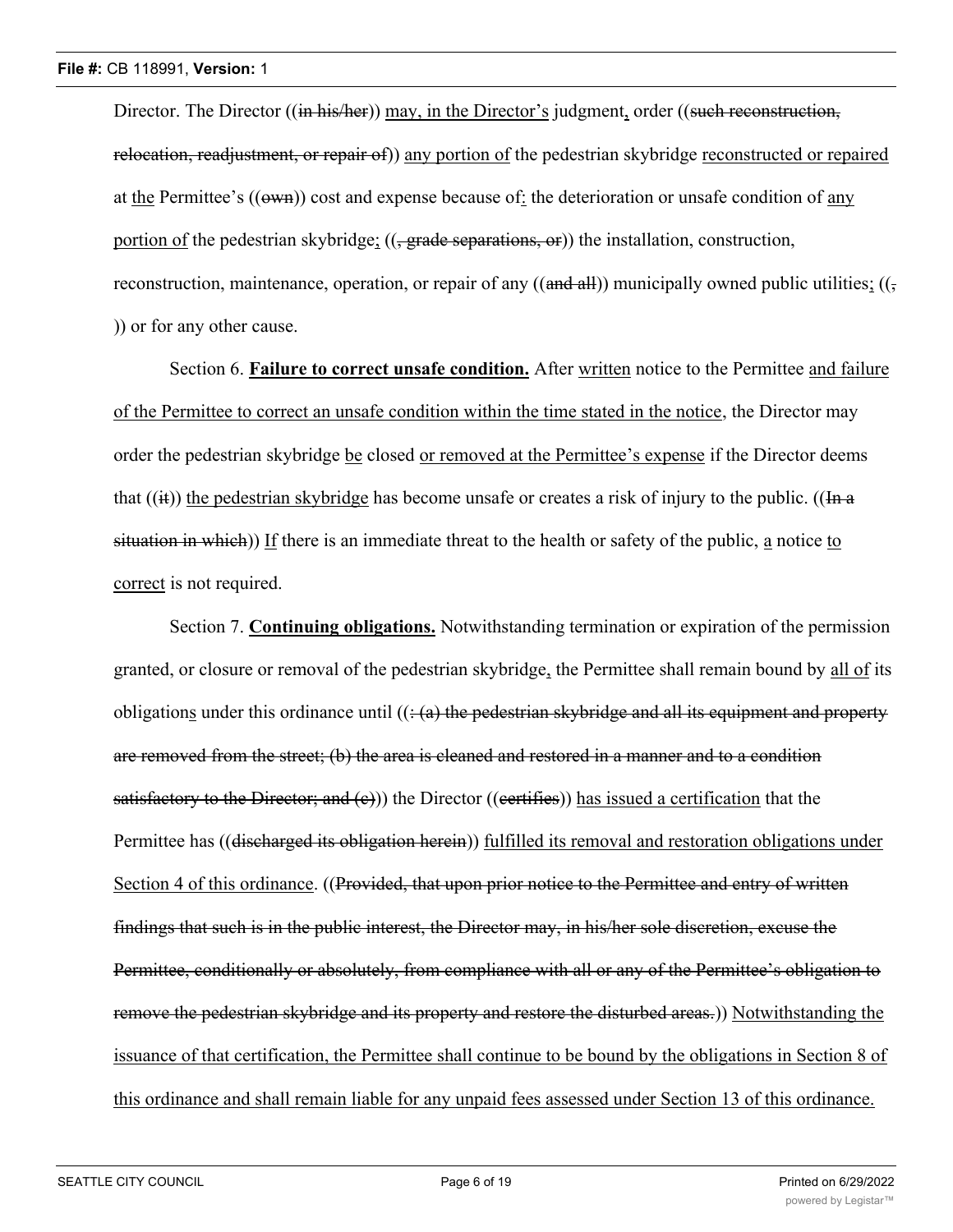Section 8. **Release, hold harmless, indemnification, and duty to defend.** ((The pedestrian skybridge shall remain the exclusive responsibility of the Permittee.)) The Permittee, by ((the acceptance)) accepting the terms of this ordinance, ((and the permission hereby granted, does release)) releases the City, its officials, officers, employees, and agents from any and all claims, actions, suits, liability, loss, costs, expense, attorneys' fees, or damages of every kind and description ((resulting from damage or loss to its own property) arising out of or by reason of the pedestrian skybridge or this ordinance, including but not limited to claims resulting from injury, damage, or loss to the Permittee or the Permittee's property. ((and does covenant and agree for itself, its successors or assigns, with The City of Seattle to at all times protect and save harmless The City of Seattle from all claims, actions, suits, liability, loss, costs, expense, or damages of every kind and description (excepting only such damages that may result from the sole negligence of the City), which may accrue to, or be suffered by, any person or persons and/or property or properties, including without limitation, damage or injury to the Permittee, its officers, agents, employees, contractors, invitees, tenants and tenants' invitees, licensees or their successors or assigns, by reason of the maintenance, operation or use of said City street, alley or portion thereof, or by reason of anything that has been done, or may at any time be done, by the Permittee, its successors or assigns, by reason of this ordinance, or by reason of the Permittee, its successors or assign, failing or refusing to strictly comply with each and every provision of this ordinance; and if such suit, action or claim shall be filed, instituted or begun against the City, the Permittee, its successors or assigns, shall, upon written notice thereof from the City, defend the same at its or their sole cost and expense, and in case judgement shall be rendered against the City in any suit or action, the Permittee, its successors or assigns, shall fully satisfy said judgement within 90 days after such action or suit shall have been finally determined, if determined adversely to the City.)

The Permittee agrees to at all times defend, indemnify, and hold harmless the City, its officials, officers, employees, and agents from and against all claims, actions, suits, liability, loss, costs, expense,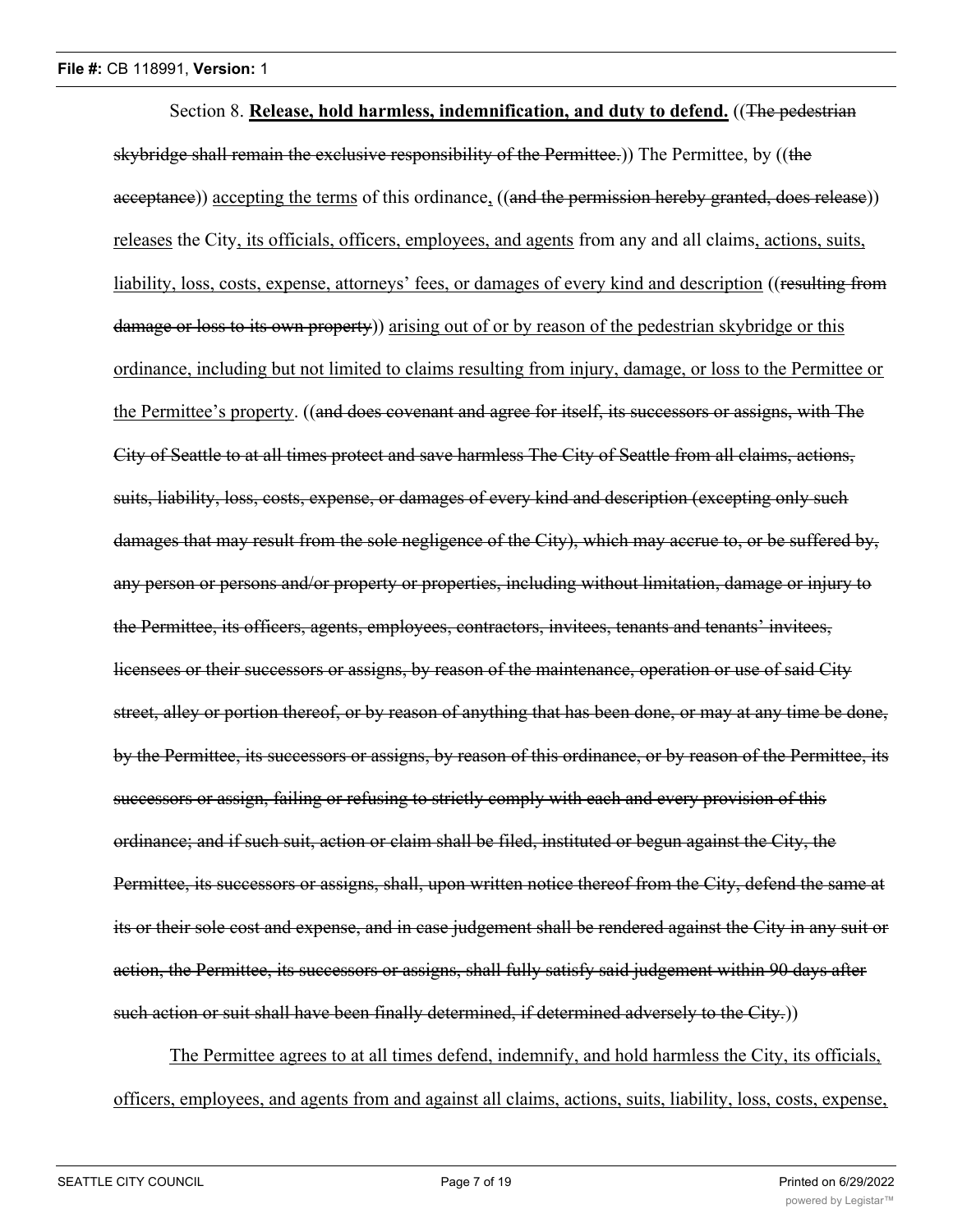attorneys' fees, or damages of every kind and description, excepting only damages that may result from the sole negligence of the City, that may accrue to, be asserted by, or be suffered by any person or property including, without limitation, damage, death, or injury to members of the public or to the Permittee's officers, agents, employees, contractors, invitees, tenants, tenants' invitees, licensees, or successors and assigns, arising out of or by reason of:

(a) The existence, condition, construction, reconstruction, modification, maintenance, operation, use, or removal of the pedestrian skybridge or any portion thereof, or the use, occupation, or restoration of the public place or any portion thereof by the Permittee or any other person or entity;

(b) Anything that has been done or may at any time be done by the Permittee by reason of this ordinance; or

(c) The Permittee failing or refusing to strictly comply with every provision of this ordinance; or arising out of or by reason of the pedestrian skybridge or this ordinance in any other way.

If any suit, action, or claim of the nature described above is filed, instituted, or begun against the City, the Permittee shall upon notice from the City defend the City, with counsel acceptable to the City, at the sole cost and expense of the Permittee, and if a judgment is rendered against the City in any suit or action, the Permittee shall fully satisfy the judgment within 90 days after the action or suit has been finally determined, if determined adversely to the City. If it is determined by a court of competent jurisdiction that Revised Code of Washington (RCW) 4.24.115 applies to this ordinance, then in the event claims or damages are caused by or result from the concurrent negligence of the City, its agents, contractors, or employees, and the Permittee, its agents, contractors, or employees, this indemnity provision shall be valid and enforceable only to the extent of the negligence of the Permittee or the Permittee's agents, contractors, or employees.

Section 9A. **((INSURANCE:))** Insurance. For as long as the Permittee ((, its successors and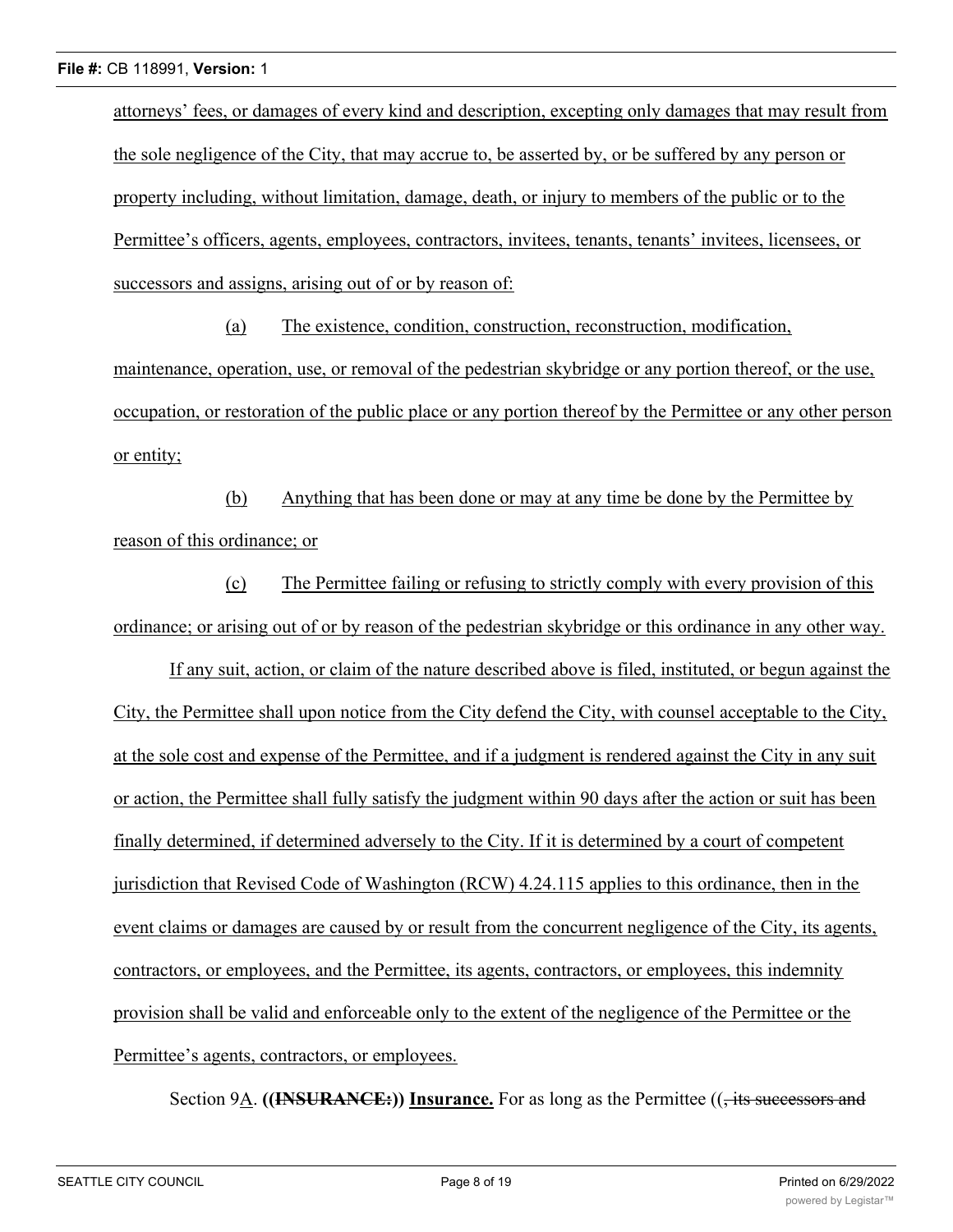assigns, shall)) exercises any permission granted by this ordinance and until the ((skybridge is entirely removed from its location as described in Section 1 or until such discharge by order of the Director as provided in Section 7 of this ordinance)) Director has issued a certification that the Permittee has fulfilled its removal and restoration obligations under Section 4 of this ordinance, the Permittee shall obtain and maintain in full force and effect, at its own expense, insurance ((policies which fully)) and/or self-insurance that protects the Permittee and the City from ((any and all)) claims and risks of loss from perils that can be insured against under commercial general liability (CGL) insurance policies in conjunction with:

(a) Construction, reconstruction, modification, operation, maintenance, use, or existence, or removal of the pedestrian skybridge ((permitted by this ordinance and of)) or any ((and all portions of the skybridge)) portion thereof, as well as restoration of any disturbed areas of the public place in connection with removal of the pedestrian skybridge;

(b) The Permittee's activity upon or the use or occupation of the ((areas)) public place described in Section 1 of this ordinance  $((, as well as))$ ; and

(c)  $((any and all claims))$  Claims and risks in connection with  $((any activity))$ activities performed by the Permittee by virtue of the permission granted by this ordinance.

Minimum insurance requirements ((shall be)) are CGL insurance written on an occurrence form  $((\text{policy of comprehensive commercial general liability}))$  at least as broad as the Insurance Services Office (ISO) CG 00 01. The City requires insurance coverage to be placed with  $((a \rightarrow c)$  and insurer admitted and licensed to conduct business in Washington State or with a surplus lines carrier pursuant to Chapter 48.15 RCW. If coverage is placed with any other insurer or is partially or wholly self-insured, such insurer(s) or self-insurance is subject to approval by the City's Risk Manager.

Minimum ((policy)) limits of liability shall be \$2,000,000 per occurrence; \$4,000,000 (( aggregate each period)) General Aggregate; \$2,000,000 Products/Completed Operations Aggregate,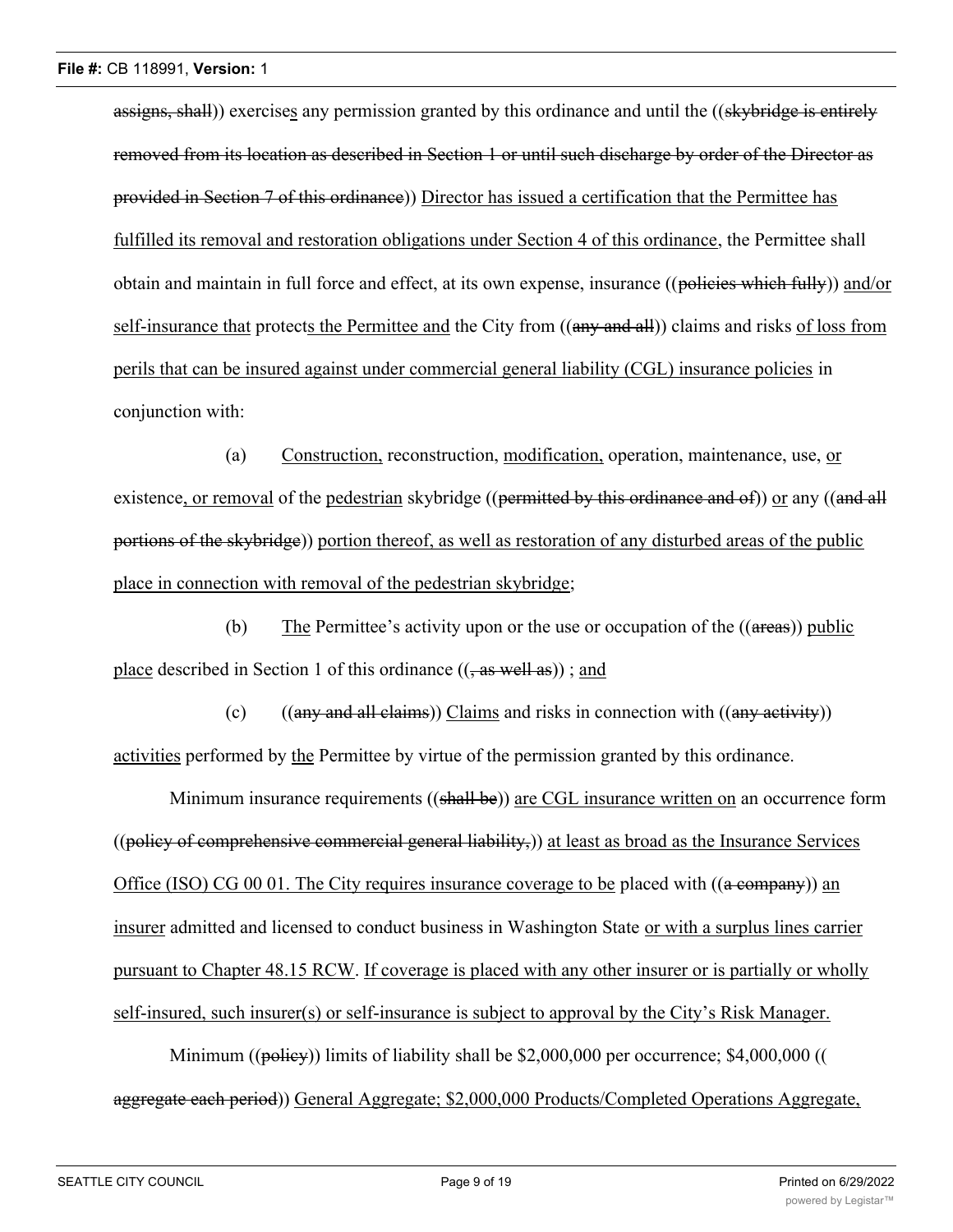including Premises Operation; Personal/Advertising Injury; Contractual Liability. ((Coverage shall specifically name the pedestrian skybridge exposure. Coverage should add by endorsement the City of Seattle, its elected and appointed officers, officials, employees and agents as additional insured. Coverage shall contain a Separation of Insureds indicating essentially that "except with respect to the limits of insurance, and any rights or duties specifically assigned in this coverage part of the first name insured, this insurance applies to as if each named were the only named insured, and separately to each insured against whom claim is made or suit is brought". Evidence of current coverage shall be submitted to the City in form of a full policy with all endorsements attached thereto, and is a condition to the validity of this permit.)) Coverage shall include the "City of Seattle, its officers, officials, employees and agents" as additional insureds for primary and non-contributory limits of liability subject to a Separation of Insureds clause.

((Whenever in the judgement of the Mayor of the City of Seattle, such insurance filed pursuant to the provisions hereof shall be deemed insufficient to fully protect The City of Seattle, the Permittee shall, upon demand by the Mayor, furnish additional insurance in such amount as may be specified by the Mayor.))

Within 60 days after the effective date of this ordinance, the Permittee shall provide to the City, or cause to be provided, certification of insurance coverage including an actual copy of the blanket or designated additional insured policy provision per the ISO CG 20 12 endorsement or equivalent. The insurance coverage certification shall be delivered or sent to the Director or to the Department of Transportation (SDOT) at an address as the Director may specify in writing from time to time. The Permittee shall provide a certified complete copy of the insurance policy to the City promptly upon request.

If the Permittee is self-insured, a letter of certification from the Corporate Risk Manager may be submitted in lieu of the insurance coverage certification required by this ordinance, if approved in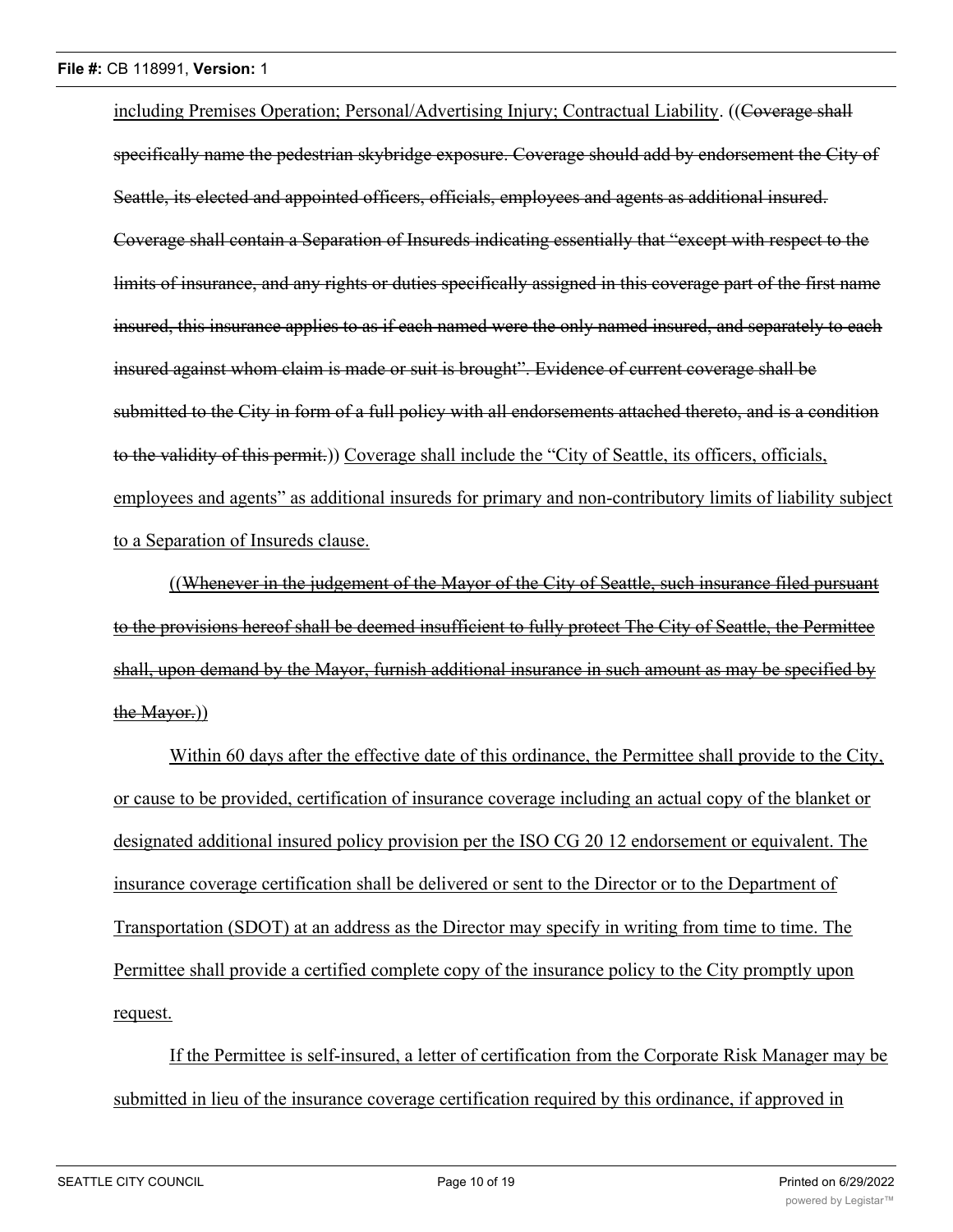writing by the City's Risk Manager. The letter of certification must provide all information required by the City's Risk Manager and document, to the satisfaction of the City's Risk Manager, that selfinsurance equivalent to the insurance requirements of this ordinance is in force. After a self-insurance certification is approved, the City may from time to time subsequently require updated or additional information. The approved self-insured Permittee must provide 30 days' prior notice of any cancellation or material adverse financial condition of its self-insurance program. The City may at any time revoke approval of self-insurance and require the Permittee to obtain and maintain insurance as specified in this ordinance.

In the event that the Permittee assigns or transfers the permission granted by this ordinance, the Permittee shall maintain in effect the insurance required under this section until the Director has approved the assignment or transfer pursuant to Section 12 of this ordinance.

Section 9B. **Contractor insurance.** The Permittee shall contractually require that any and all of its contractors performing work on any premises contemplated by this permit name the "City of Seattle, its officers, officials, employees and agents" as additional insureds for primary and non-contributory limits of liability on all CGL, Automobile and Pollution liability insurance and/or self-insurance. The Permittee shall also include in all contract documents with its contractors a third-party beneficiary provision extending to the City construction indemnities and warranties granted to the Permittee.

Section 10. ((Bond:)) **Performance bond.** Within ((sixty (60))) 60 days after the effective date of this ordinance, the Permittee shall deliver to the Director ((of Engineering)) for filing with the City Clerk a  $((\text{good and}))$  sufficient bond executed by a surety company authorized and qualified to do business in the State of Washington that is: in the ((sum)) amount of ((Thirty Thousand Dollars (\$30,000))) \$30,000 ((executed by a surety company authorized and qualified to do business in the State of Washington)) and conditioned with a requirement that the Permittee  $((\text{will}))$  shall comply with  $((\text{each})$ and)) every provision of this ordinance and with ((each and)) every order (( $\Theta$ f)) the Director (( $\theta$ ursuant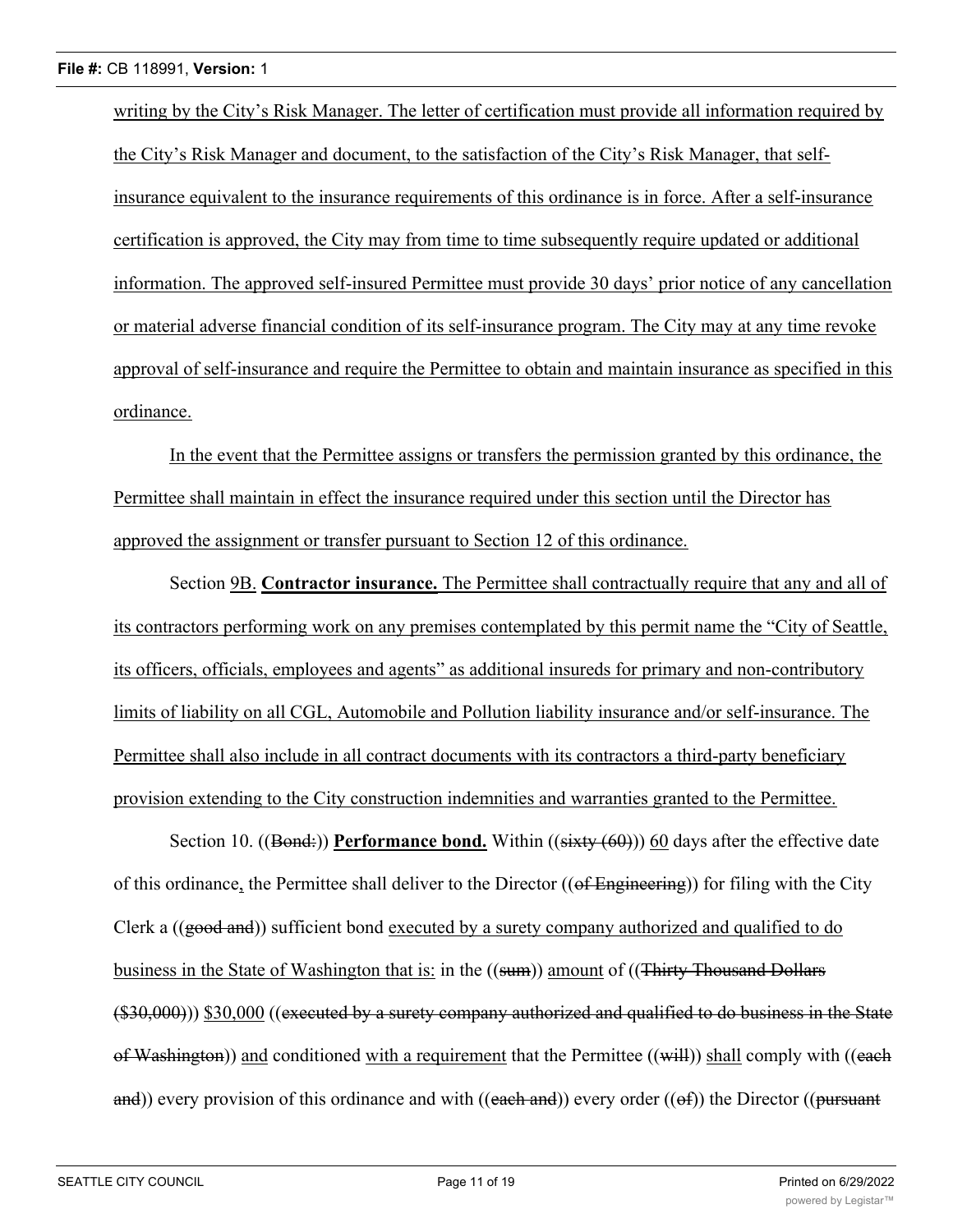thereto)) issues under this ordinance. ((; provided, that if the Mayor of the City of Seattle in his/her judgement shall deem any bond or bonds filed to be insufficient and demand a new or additional bond, the permittee shall furnish a new or additional bond in such amount as the Mayor may specify to be necessary to fully protect the City. Said bond shall remain in effect until such time as the skybridge is entirely removed from its location as described in Section 1, or until discharged by order of the Director of Engineering as provided in Section 7 of this ordinance.)) The Permittee shall ensure that the bond remains in effect until the Director has issued a certification that the Permittee has fulfilled its removal and restoration obligations under Section 4 of this ordinance. An irrevocable letter of credit approved by the Director in consultation with the City Attorney's Office may be substituted for the bond. In the event that the Permittee assigns or transfers the permission granted by this ordinance, the Permittee shall maintain in effect the bond or letter of credit required under this section until the Director has approved the assignment or transfer pursuant to Section 12 of this ordinance.

Section 11A. **Contractor insurance.** ((Virginia Mason Medical Center)) The Permittee shall contractually require that any and all of its contractors performing (( $\epsilon$ )) work on ( $\epsilon$ )) any premises ((as)) contemplated by this permit  $((\cdot))$  name ((the)) "The City of Seattle, its officers, officials, employees and agents" as ((an)) additional insureds ((on all policies of public liability insurance, and)) for primary and non-contributory limits of liability on all CGL, Automobile and Pollution liability insurance and/or self-insurance. The Permittee shall also include in all contract documents with its contractors a third-party beneficiary provision extending to the City construction indemnities and warranties granted to ((Virginia Mason Medical Center)) the Permittee. ((to the City as well.))

Section 11B. **Adjustment of insurance and bond requirements.** The Director may adjust minimum liability insurance levels and surety bond requirements during the term of this permission. If the Director determines that an adjustment is necessary to fully protect the interests of the City, the Director shall notify the Permittee of the new requirements in writing. The Permittee shall, within 60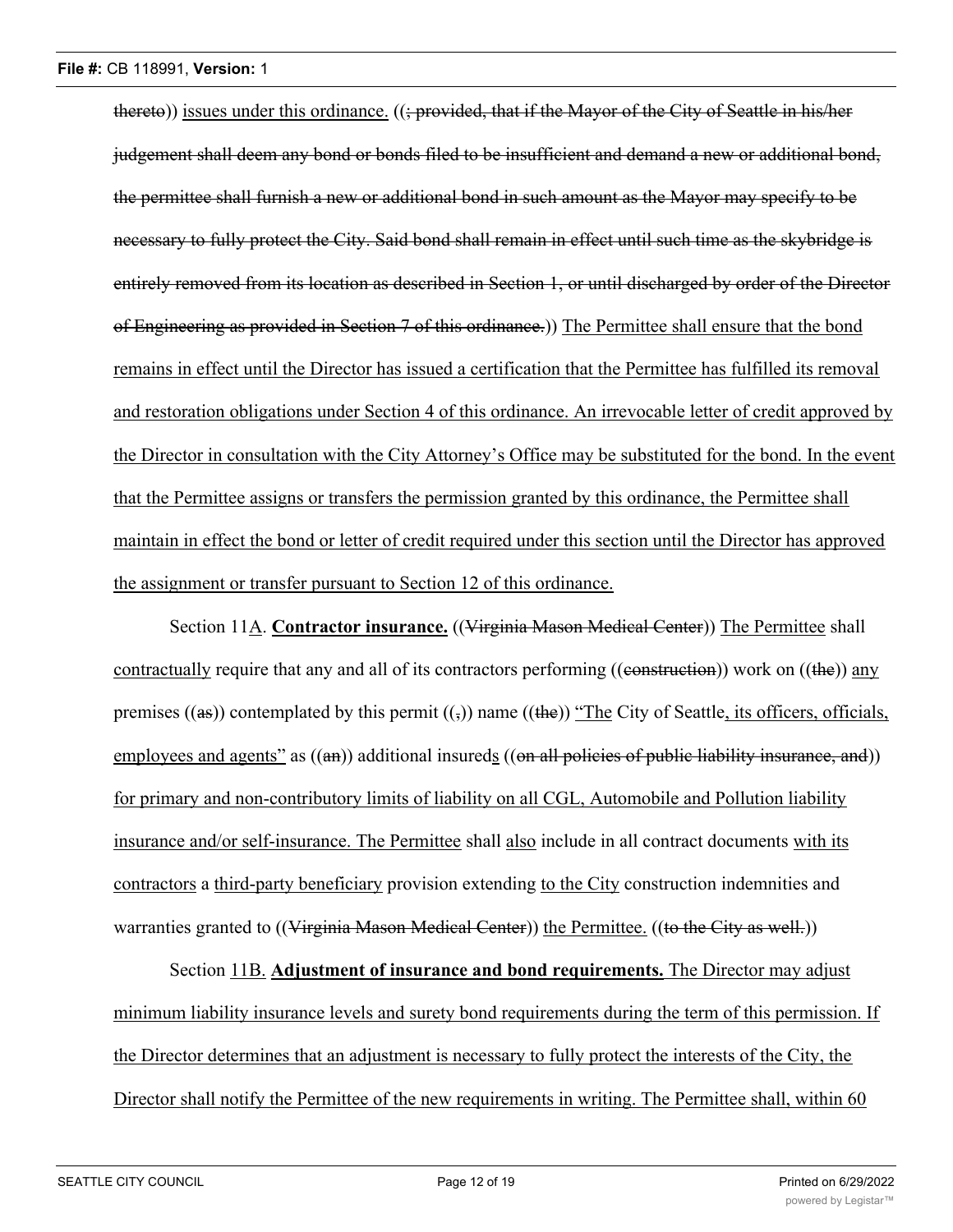days of the date of the notice, provide proof of the adjusted insurance and surety bond levels to the Director.

Section 12. **Consent for and conditions of assignment or transfer.** The permission granted by this ordinance shall not be assignable or transferable by operation of law; nor shall the Permittee ((shall not)) assign, transfer, mortgage, pledge or encumber ((any privileges conferred by this ordinance without the consent of the City Council by resolution)) the same without the Director's consent, which the Director shall not unreasonably refuse. ((If permission is granted, the assignee or transferee shall be bound by all of the term and conditions of this ordinance. The permission conferred by this ordinance shall be not assignable or transferable by operation of law.)) The Director may approve assignment or transfer of the permission granted by this ordinance to a successor entity only if the successor or assignee has accepted in writing all of the terms and conditions of the permission granted by this ordinance; has provided, at the time of the acceptance, the bond and certification of insurance coverage required under this ordinance; and has paid any fees due under Section 13 of this ordinance. Upon the Director's approval of an assignment or transfer, the rights and obligations conferred on the Permittee by this ordinance shall be conferred on the successors and assigns. Any person or entity seeking approval for an assignment or transfer of the permission granted by this ordinance shall provide the Director with a description of the current and anticipated use of the pedestrian skybridge.

Section 13A. **Inspection fees.** The Permittee ((, its successors and assigns,)) shall, as provided by SMC Chapter 15.76 or successor provision, pay  $((\omega))$  the City  $((\omega + \omega))$  the amounts  $((\omega + \omega))$ justly chargeable)) charged by ((said)) the City ((as costs of inspection of said)) to inspect the pedestrian skybridge during ((repair or)) construction, reconstruction, repair, annual safety inspections, and at other times ((under the direction of the Director of Engineering and)) deemed necessary by the City. An inspection or approval of the pedestrian skybridge by the City shall not be construed as a representation, warranty, or assurance to the Permittee or any other person as to the safety, soundness, or condition of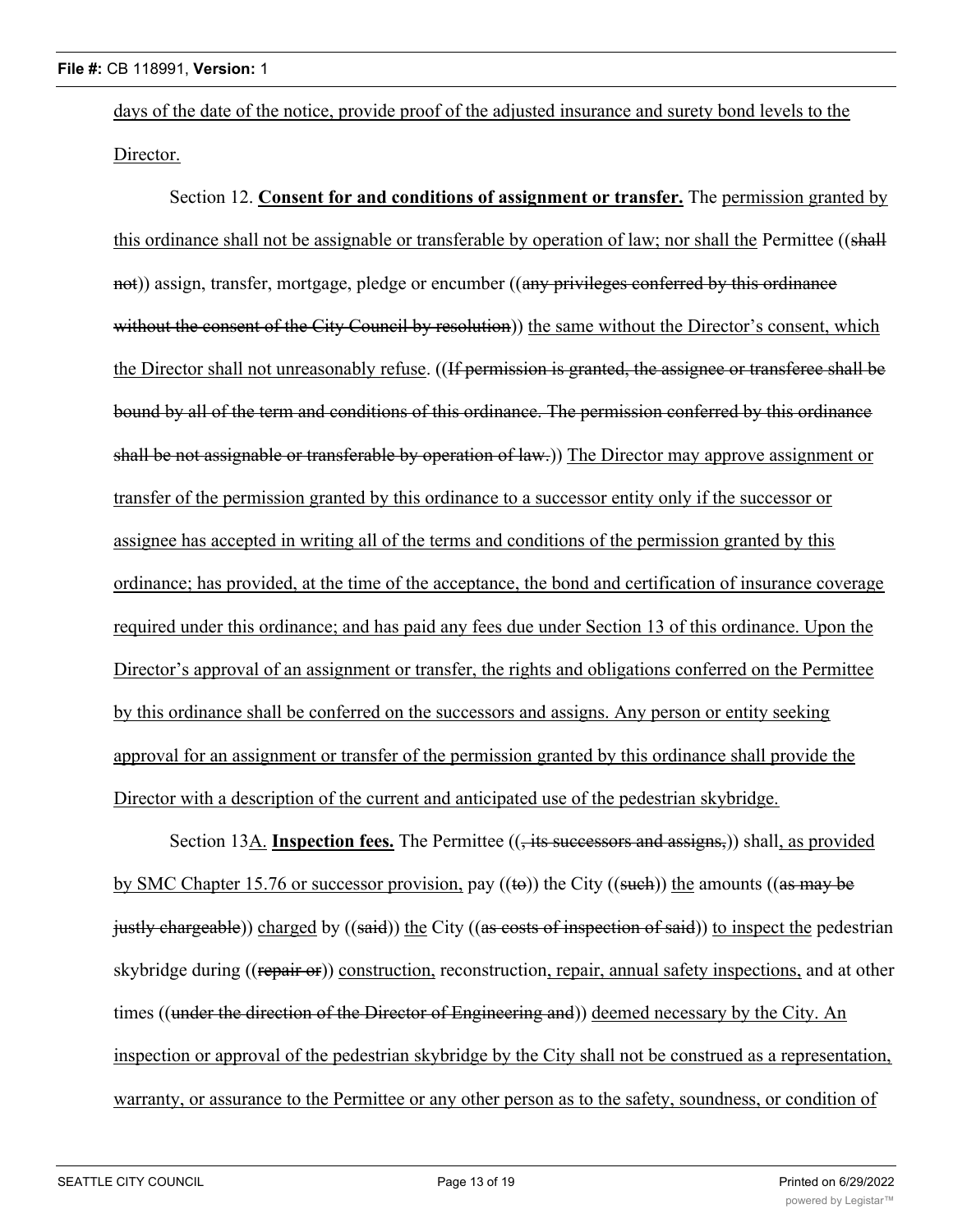the pedestrian skybridge. Any failure by the City to require correction of any defect or condition shall not in any way limit the responsibility or liability of the Permittee.

Section 13B. **Inspection reports.** The Permittee shall submit to the Director, or to SDOT at an address specified by the Director, an inspection report that:

- (a) Describes the physical dimensions and condition of all load-bearing elements;
- (b) Describes any damages or possible repairs to any element of the pedestrian

# skybridge;

- (c) Prioritizes all repairs and establishes a timeframe for making repairs; and
- (d) Is stamped by a professional structural engineer licensed in the State of

# Washington.

A report meeting the foregoing requirements shall be submitted within 60 days after the effective date of this ordinance; subsequent reports shall be submitted every two years, within 30 days prior to the anniversary date of the last inspection report; provided that, in the event of a natural disaster or other event that may have damaged the pedestrian skybridge, the Director may require that additional reports be submitted by a date established by the Director. The Permittee has the duty of inspecting and maintaining the pedestrian skybridge. The responsibility to submit structural inspection reports periodically or as required by the Director does not waive or alter any of the Permittee's other obligations under this ordinance. The receipt of any reports by the Director shall not create any duties on the part of the Director. Any failure by the Director to require a report, or to require action after receipt of any report, shall not waive or limit the obligations of the Permittee.

Section 13C. **Annual fee.** Beginning on May 5, 2015, and annually thereafter, the Permittee shall promptly pay to the City, ((in advance)) upon statements or invoices ((rendered)) issued by the Director, ((of Engineering)) an annual fee of ((Two Thousand Four Hundred Twenty-Three Dollars (\$2,423.00) for the first five years of the permit)) \$10,890, or as adjusted annually thereafter, for the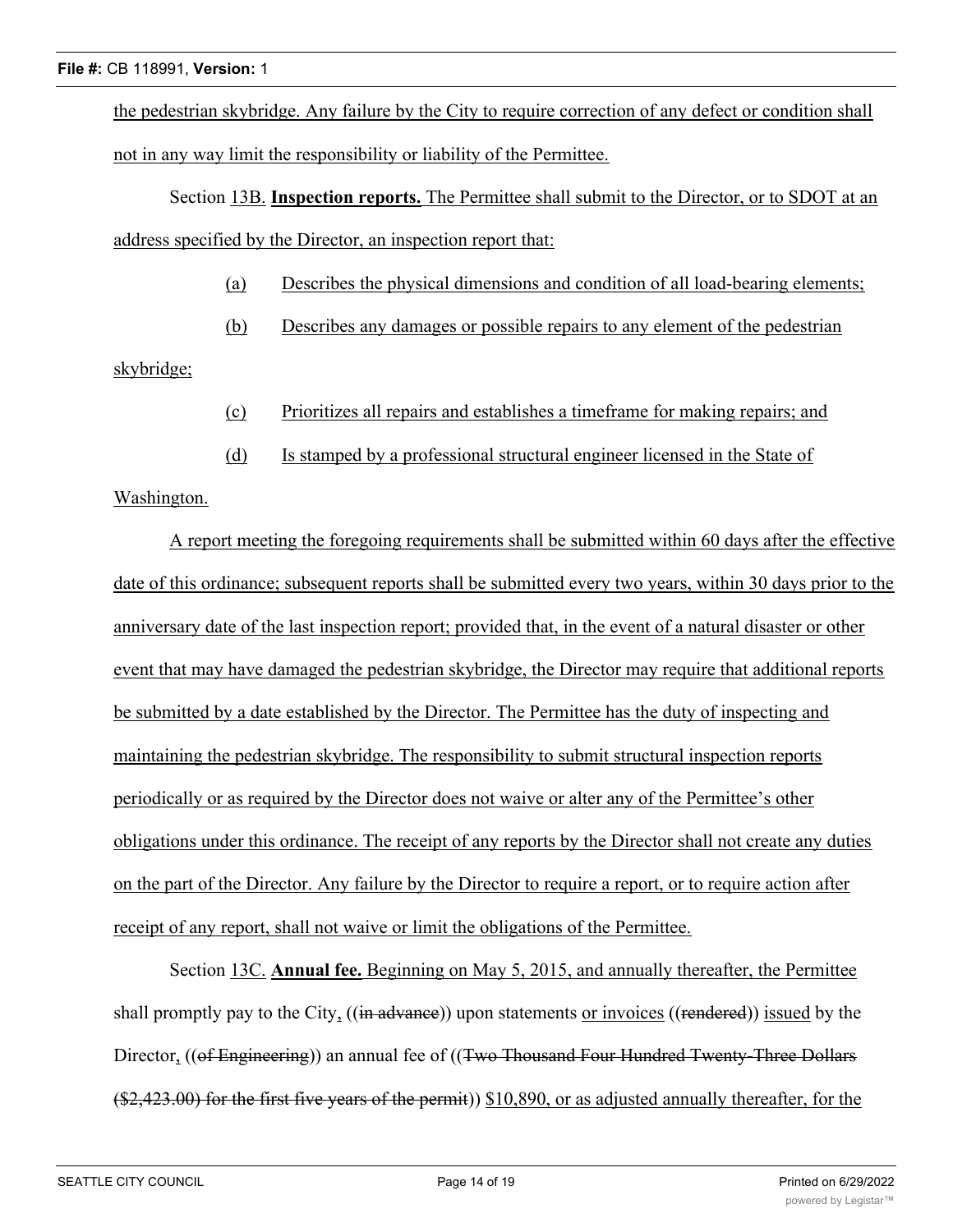privileges granted by this ordinance. ((The fee will then be re-evaluated by the City Appraiser and a new annual fee will be established by resolution of the City Council for the next five years of the permit. All payments shall be made to the City Finance Director for credit of the General Fund.))

Adjustments to the annual fee shall be made in accordance with a term permit fee schedule adopted by the City Council and may be made every year. In the absence of a schedule, the Director may only increase or decrease the previous year's fee to reflect any inflationary changes so as to charge the fee in constant dollar terms. This adjustment will be calculated by adjusting the previous year's fee by the percentage change between the two most recent year-end values available for the Consumer Price Index for the Seattle-Tacoma-Bremerton Area, All Urban Consumers, All Products, Not Seasonally Adjusted. All payments shall be made to the City Finance Director for credit to the Transportation Operating Fund.

Section 14. ((Non-Discrimination:)) **Compliance with other laws.** ((The Permittee shall not discriminate against any employee or applicant for employment in connection with the design, architectural or structural engineering work or the repair, or maintenance of the pedestrian skybridge permitted to be erected pursuant to this ordinance, on the basis of race, religion, creed, color, sex, martial status, sexual orientation, political ideology, ancestry, age national origin, or the presence of any sensory, mental or physical handicap unless based on bona fide occupational qualification. The foregoing commitment shall be implemented as follows:

a. The Permittee will take affirmative action to ensure that applicants are employed and that employees are treated during employment without regard to their race, religion, creed, color, sex, national origin or the presence of any sensory, mental or physical handicap. Such action shall include, but not be limited to, the following: employment, upgrading, demotion or transfer, recruitment or recruitment advertising, layoff or termination, rates of pay or other forms of compensation and selection for training, including apprenticeship.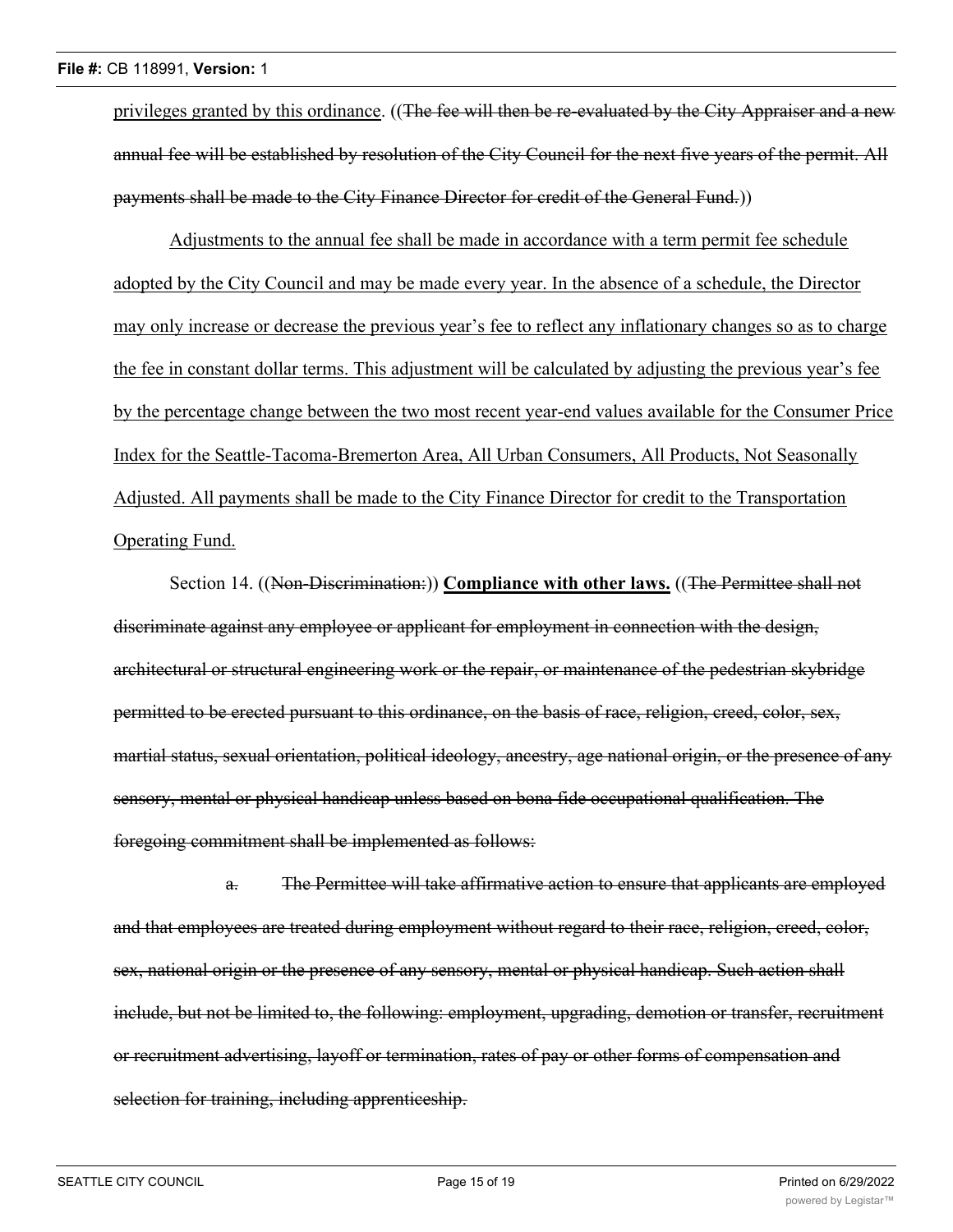b. The Permittee shall post in conspicuous places available to such employees and applicants for such employment, notices setting forth the provisions of this non-discrimination clause.

c. The permittee shall furnish to the Director of Human Rights or a successor official, upon his or her request and on such forms as may be provided, a report of the affirmative action taken in implementing this provision and will permit reasonable access to its records for the purposes of determining compliance with this Section. If, upon investigation the Director of Human Rights finds probable cause to believe that the Permittee has failed to comply with any of the terms of this Section, the Permittee and the Street Use Appeals Board (Board) will be so notified in writing. The Board shall give the Permittee at least ten (10) days notice and a hearing thereon. If the Board finds that there has been a violation of this Section, the Board may suspend the permission conferred pending full compliance with the terms of this Section.

Failure to comply with any of the terms of this provision shall be a material violation of this ordinance.

The foregoing paragraphs shall be inserted in any subcontracts for work undertaken pursuant to this ordinance in connection with the design, architectural or structural engineering work or the repair, or maintenance of the pedestrian skybridge permitted to be maintained hereunder, unless the Director of Human Rights authorizes the use of another equality of employment opportunity provision.))

Permittee shall construct, maintain, and operate the pedestrian skybridge in compliance with all applicable federal, state, County, and City laws and regulations. Without limitation, in all matters pertaining to the pedestrian skybridge, the Permittee shall comply with the City's laws prohibiting discrimination in employment and contracting including Seattle's Fair Employment Practices Ordinance, SMC Chapter 14.04, and Fair Contracting Practices Code, SMC Chapter 14.10 (or successor provisions).

Section 15. **Acceptance** of terms and conditions. ((:)) The Permittee shall deliver to the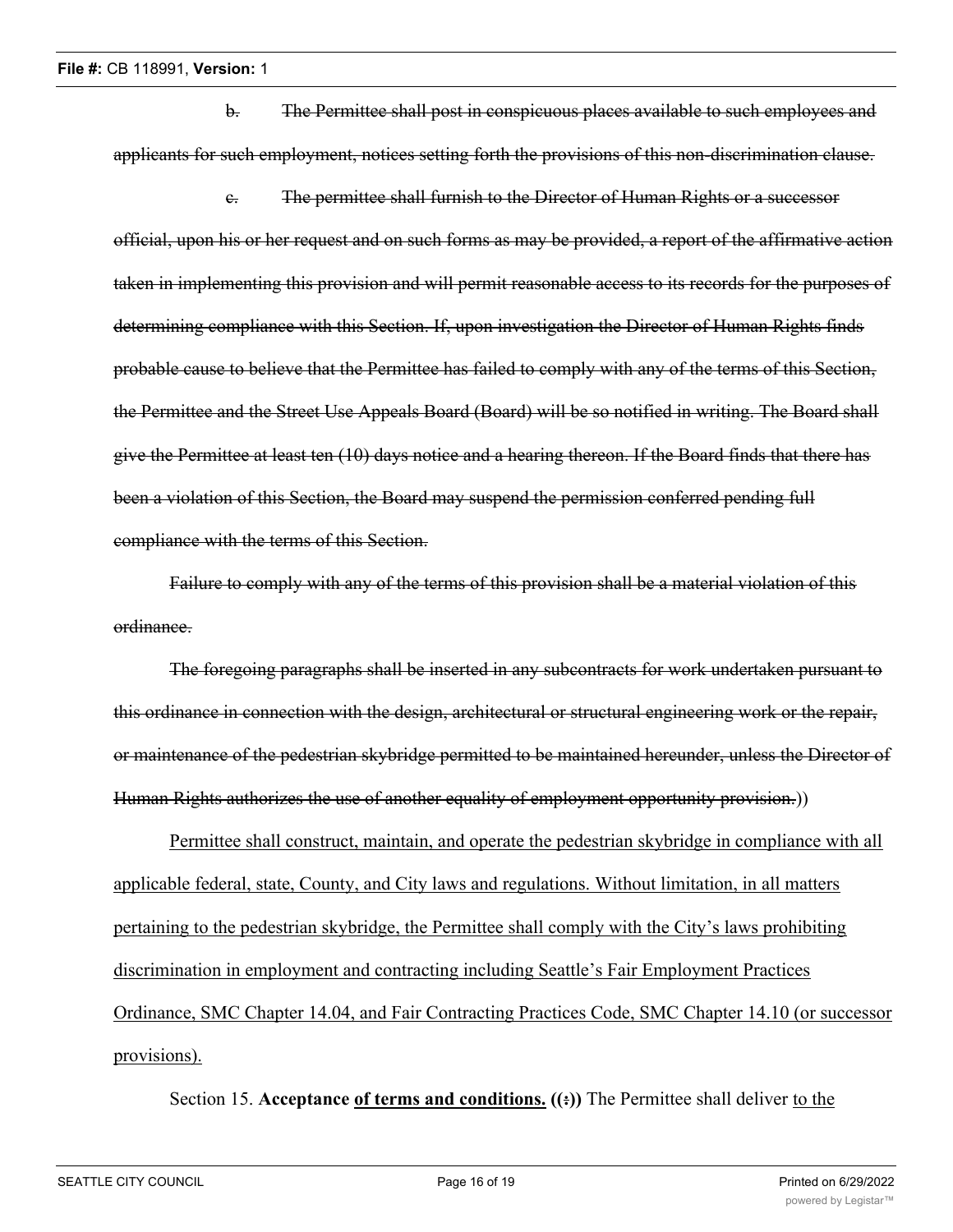Director its written signed acceptance of the ((permission conferred by this ordinance and its terms and conditions to the Director of Engineering)) terms of this ordinance within  $((sixty (60)))$  60 days after the effective date of this ordinance. The ((acceptance shall be filed)) Director shall file the written acceptance with the City Clerk. If no such acceptance is received ((by then)) within that 60-day period, the privileges (( $\beta$ rovided)) conferred by this ordinance shall be deemed declined or abandoned ( $(\frac{1}{2})$ ) and the permission ((extended, contingent upon its acceptance,)) granted deemed lapsed and forfeited, and the Permittee shall, at its own expense, remove the pedestrian skybridge and all of the Permittee's equipment and property and replace and restore all portions of the public place as provided in Section 4 of this ordinance.

Section 16. **Obligations run with the Property.** The obligations and conditions imposed on the Permittee by and through this ordinance are covenants that run with the land and bind subsequent owners of the property adjacent to the pedestrian skybridge and legally described in Section 1 of this ordinance (the "Property"), regardless of whether the Director has approved assignment or transfer of the permission granted herein to such subsequent owner(s). At the request of the Director, Permittee shall provide to the Director a current title report showing the identity of all owner(s) of the Property and all encumbrances on the Property. The Permittee shall, within 60 days of the effective date of this ordinance, and prior to conveying any interest in the Property, deliver to the Director upon a form to be supplied by the Director, a covenant agreement imposing the obligations and conditions set forth in this ordinance, signed and acknowledged by the Permittee and any other owner(s) of the Property and recorded with the King County Recorder's Office. The Director shall file the recorded covenant agreement with the City Clerk. The covenant agreement shall reference this ordinance by its ordinance number. At the request of the Director, Permittee shall cause encumbrances on the Property to be subordinated to the covenant agreement.

Section  $((16))$  17. This ordinance shall take effect and be in force thirty (30) days from and after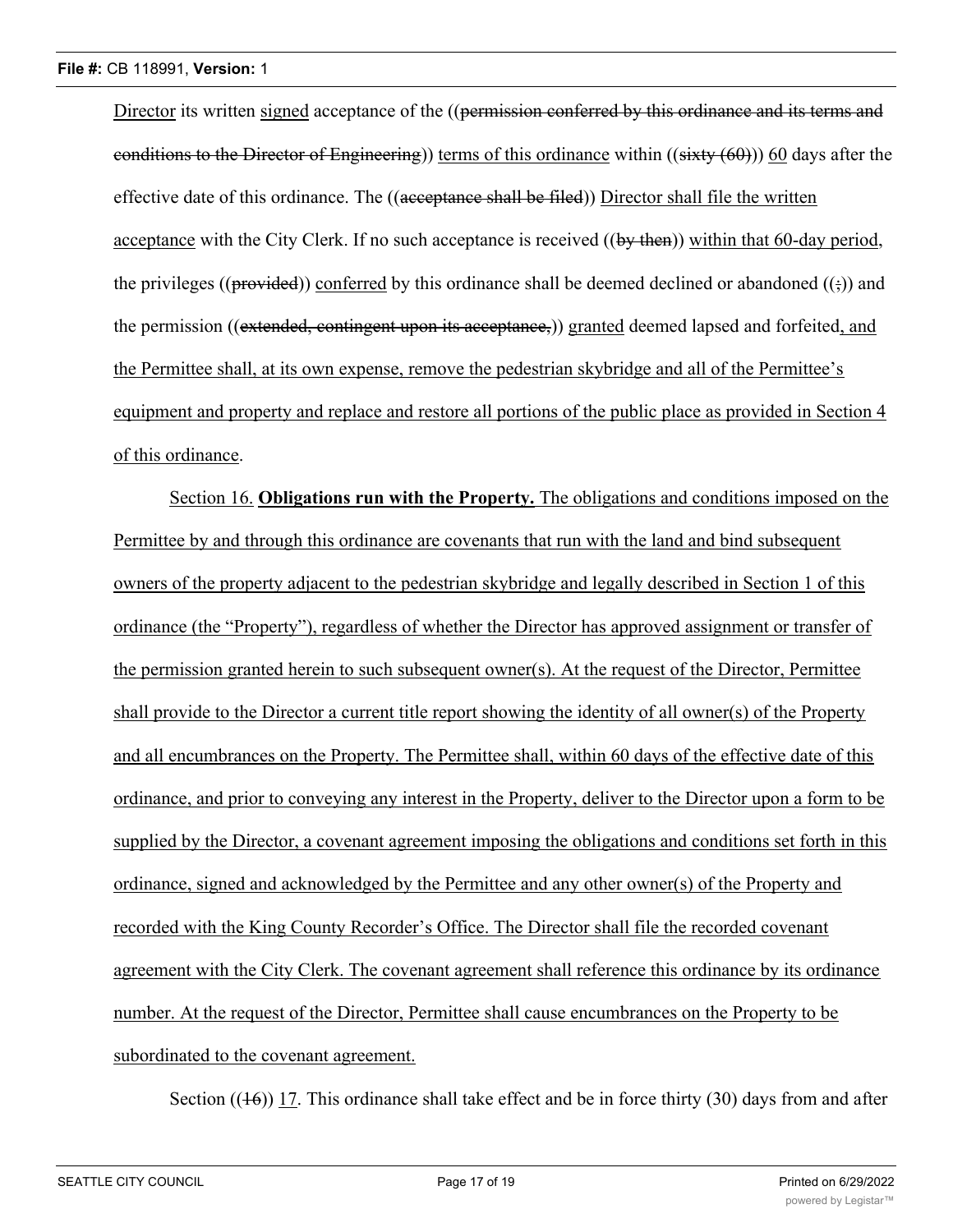its passage and approval, if approved by the Mayor; otherwise it shall take effect at the time it shall become a law under the provisions of the City Charter.

Section 3. **Section titles.** Section titles are for convenient reference only and do not modify or limit the text of a section.

Section 4. **Ratify and confirm.** Any act consistent with the authority of this ordinance taken after its passage and prior to its effective date is ratified and confirmed.

Section 5. This ordinance shall take effect and be in force 30 days after its approval by the Mayor, but if not approved and returned by the Mayor within ten days after presentation, it shall take effect as provided by Seattle Municipal Code Section 1.04.020.

Passed by the City Council the \_\_\_\_\_\_\_ day of \_\_\_\_\_\_\_\_\_\_\_\_\_\_\_\_\_\_\_\_\_\_\_\_, 2017, and signed by me in open session in authentication of its passage this day of  $\qquad \qquad$ , 2017.

President of the City Council

\_\_\_\_\_\_\_\_\_\_\_\_\_\_\_\_\_\_\_\_\_\_\_\_\_\_\_\_\_\_\_\_\_\_\_\_

Approved by me this day of 3017.

Edward B. Murray, Mayor

Filed by me this day of , 2017.

Monica Martinez Simmons, City Clerk